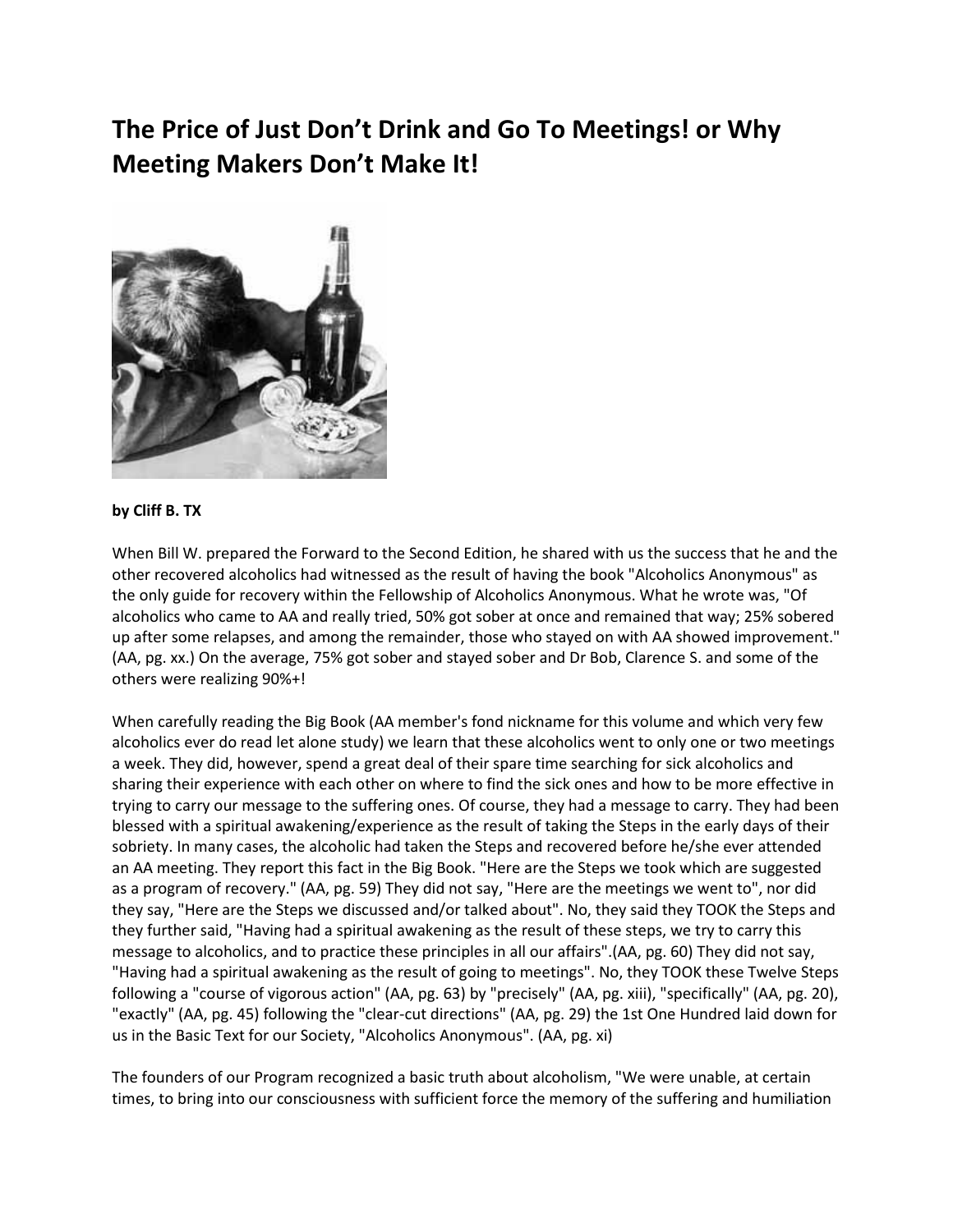of even a week or a month ago. We were without defense against the first drink." (AA, pg. 24). Because of that truth, it was customary for a Sponsor to insist that the newcomer take the Steps before he/she went to meetings. They also recognized the absolute necessity of taking and living by our Steps as the key to emotional sobriety. They knew that living our Program was far more important than talking about our Program. Taking and living by our Twelve Steps was and is the Program.

Of historical interest in our area is the fact that the man who brought AA to Texas never went to a meeting before arriving in Houston. He was found near death in Cleveland by some of Clarence S.'s proteges. Clarence and Dr. Bob helped this man, Larry J., take the Steps while he was hospitalized. On his release from the hospital, they bought him a train ticket to Houston and sent him there for his health. He arrived in Houston with a copy of the Big Book and the experience of having taken the Steps. He found a job with a newspaper and after writing six articles about "Alcoholics Anonymous", he followed the directions in Chapters & Eleven, "Working With Others" & "A Vision For You". In a matter of days, he had several alcoholics seeking his help. AA in Texas was born.

Alcoholics Anonymous was brought to Dallas, TX by a lady named Ester who came to Dallas from Houston. She arrived with a copy of the Big Book and the willingness to search out suffering alcoholics. Like Larry J., she followed the directions in Chapters Seven & Eleven, of the Big Book, "Working With Others" & "A Vision For You". Her story, "A FLOWER OF THE SOUTH" can be found in both the Second Edition (pgs. 343 - 354) and the Third Edition (pgs. 384 - 399).

Throughout the world, it has been repeatedly proven that one sober alcoholic, with a copy of the Big Book, can make a difference in the lives of innumerable alcoholics by following the clear-cut directions the 1st 100 laid down for us in our Basic Text. As Bill so well put it, "The spiritual life is not a theory. We have to live it". (AA, pg. 83) And he further stated what we must do to live a spiritual life when he wrote, "For if an alcoholic failed to perfect and enlarge his spiritual life through work and self-sacrifice for others, he could not survive the certain trials and low spots ahead. If he did not work, he would surely drink again, and if he drank, he would surely die." (AA, pgs.14-15) So, how well are we doing now with our advice to the newcomer to "just don't drink and go to meetings" and/or "go to 90 meetings in 90 days"? Let's take a look at what appears to be happening as is reported in one of our major cities in the Southwest (Houston).

| Number of chips sold by the Intergroup Office in 1996 |        |      |
|-------------------------------------------------------|--------|------|
| Desire                                                | 24,246 | 100% |
| 30 days                                               | 8,839  | 36%  |
| 60 days                                               | 5,960  | 25%  |
| 90 days                                               | 5,019  | 21%  |
| 6 months                                              | 3,370  | 15%  |
| 1 year                                                | 2,120  | 9%   |
| 2 years                                               | 1,170  | 5%   |
| 5 years                                               | 707    | 3%   |
| 10 years                                              | 560    | 2%   |
| 20 years                                              | 143    | 0.6% |
| 30 years                                              | 26     | 0.1% |